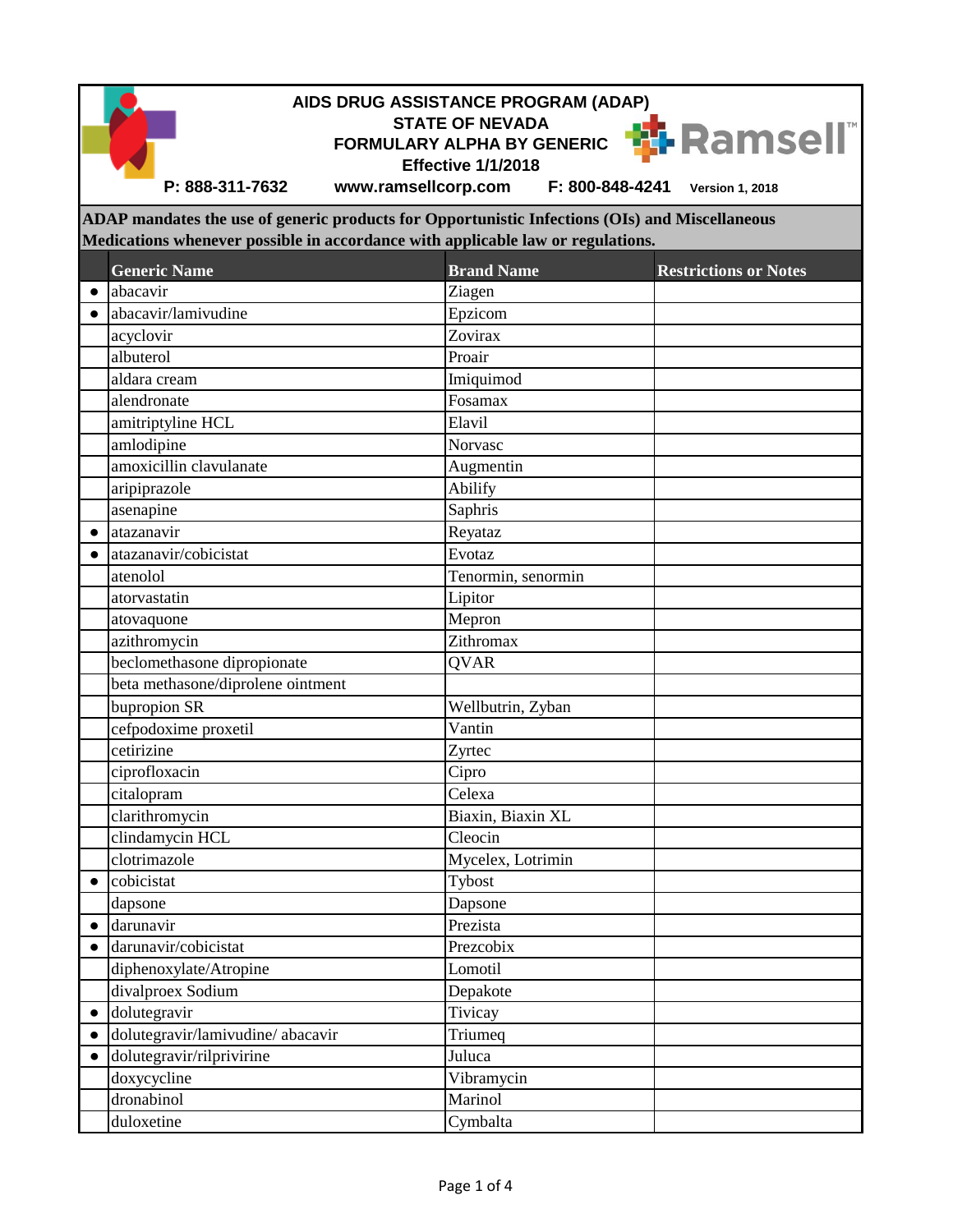|           | AIDS DRUG ASSISTANCE PROGRAM (ADAP)<br><b>STATE OF NEVADA</b><br><mark>∰</mark> Ramsell ٌ<br><b>FORMULARY ALPHA BY GENERIC</b><br><b>Effective 1/1/2018</b> |                      |                              |  |  |  |
|-----------|-------------------------------------------------------------------------------------------------------------------------------------------------------------|----------------------|------------------------------|--|--|--|
|           | P: 888-311-7632<br>www.ramsellcorp.com                                                                                                                      | F: 800-848-4241      | <b>Version 1, 2018</b>       |  |  |  |
|           | ADAP mandates the use of generic products for Opportunistic Infections (OIs) and Miscellaneous                                                              |                      |                              |  |  |  |
|           | Medications whenever possible in accordance with applicable law or regulations.                                                                             |                      |                              |  |  |  |
|           | <b>Generic Name</b>                                                                                                                                         | <b>Brand Name</b>    | <b>Restrictions or Notes</b> |  |  |  |
| $\bullet$ | efavirenz                                                                                                                                                   | Sustiva              |                              |  |  |  |
| $\bullet$ | elvitegravir/cobicistat/emtricitabine/tenofovir                                                                                                             | Stribild             |                              |  |  |  |
|           | elvitegravir/cobicistat/                                                                                                                                    |                      |                              |  |  |  |
| $\bullet$ | emtricitabine/tenofovir alafenamide                                                                                                                         | Genvoya              |                              |  |  |  |
| $\bullet$ | emtricitabine                                                                                                                                               | Emtriva              |                              |  |  |  |
| $\bullet$ | emtricitabine/rilpivirine/tenofovir alafenamide                                                                                                             | Odefsey              |                              |  |  |  |
| $\bullet$ | emtricitabine/tenofovir alafenamide                                                                                                                         | Descovy              |                              |  |  |  |
| $\bullet$ | emtricitabine/tenofovir/efavirez                                                                                                                            | Atripla              |                              |  |  |  |
| $\bullet$ | emtricitabine/tenofovir/rilpivirine                                                                                                                         | Complera             |                              |  |  |  |
|           | epoetin alfa (erythropoetin)                                                                                                                                | Procrit, Epogen      |                              |  |  |  |
|           | escitalopram                                                                                                                                                | Lexapro              |                              |  |  |  |
|           | estradiol                                                                                                                                                   |                      |                              |  |  |  |
|           | estradiol cypionate IM                                                                                                                                      | Depo-Estradiol       |                              |  |  |  |
|           | estrogens, conjugated                                                                                                                                       | Premarin             |                              |  |  |  |
|           | ethambutol                                                                                                                                                  | Myambutol            |                              |  |  |  |
|           | etravirine                                                                                                                                                  | Intelence            |                              |  |  |  |
|           | fenofibrate                                                                                                                                                 | Tricor               |                              |  |  |  |
|           | filgrastim                                                                                                                                                  | Neupogen             |                              |  |  |  |
|           | fluconazole                                                                                                                                                 | Diflucan             |                              |  |  |  |
|           | fluticasone-salmeterol                                                                                                                                      | Advair Discus 250/50 |                              |  |  |  |
|           | fosamprenavir                                                                                                                                               | Lexiva               |                              |  |  |  |
|           | gapentin                                                                                                                                                    | Neurontin            |                              |  |  |  |
|           | gemfibrozil                                                                                                                                                 | Lopid                |                              |  |  |  |
|           | glyburide                                                                                                                                                   | DiaBeta, Micronase,  |                              |  |  |  |
|           | hydrochlorothiazide                                                                                                                                         |                      |                              |  |  |  |
|           | Ibuprofen                                                                                                                                                   | Motrin               |                              |  |  |  |
|           | itraconazole                                                                                                                                                | Sporanox             |                              |  |  |  |
| $\bullet$ | lamivudine                                                                                                                                                  | Epivir, Epivir HBV   |                              |  |  |  |
|           | lamivudine/zidovudine                                                                                                                                       | Combivir             |                              |  |  |  |
|           | leucovorin                                                                                                                                                  | Wellcovorin          |                              |  |  |  |
|           | levofloxacin                                                                                                                                                | Levaquin             |                              |  |  |  |
|           | lisinopril                                                                                                                                                  | Prinivil, Zestril    |                              |  |  |  |
|           | lithium                                                                                                                                                     | Lithium              |                              |  |  |  |
|           | loperamide                                                                                                                                                  | Imodium              |                              |  |  |  |
| $\bullet$ | lopinavir/ritonavir                                                                                                                                         | Kaletra              |                              |  |  |  |
|           | loratadine                                                                                                                                                  | Claritin             |                              |  |  |  |
|           | losartan                                                                                                                                                    | Cozaar               |                              |  |  |  |
|           | losartan / hydrochlorothiazide                                                                                                                              | Hyzaar               |                              |  |  |  |
| $\bullet$ | maraviroc                                                                                                                                                   | Selzentry            |                              |  |  |  |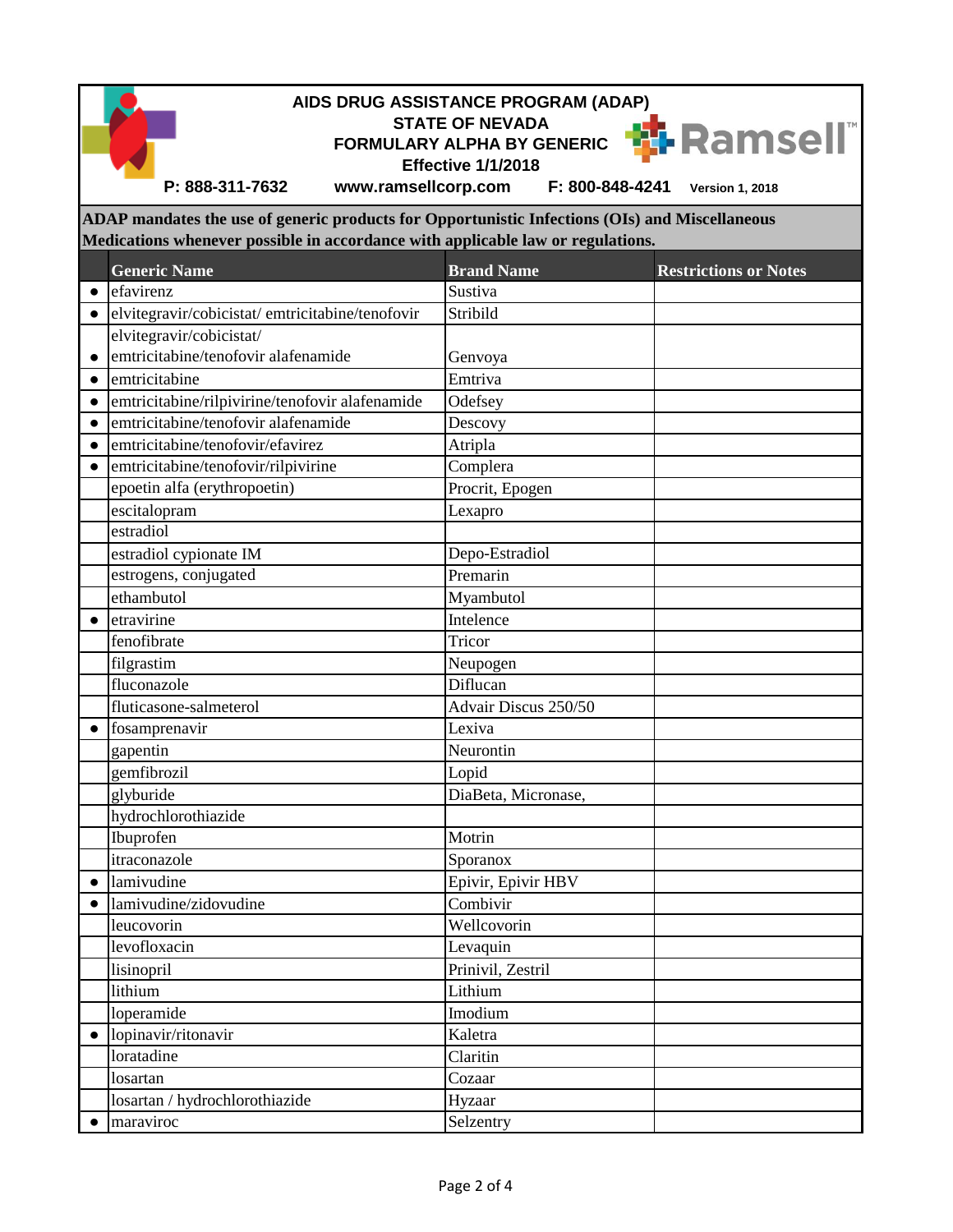| AIDS DRUG ASSISTANCE PROGRAM (ADAP)<br><b>STATE OF NEVADA</b> |                                                                                                |                            |                              |  |  |  |  |  |  |
|---------------------------------------------------------------|------------------------------------------------------------------------------------------------|----------------------------|------------------------------|--|--|--|--|--|--|
|                                                               |                                                                                                | FORMULARY ALPHA BY GENERIC | <b>W</b> Ramsell"            |  |  |  |  |  |  |
|                                                               |                                                                                                | <b>Effective 1/1/2018</b>  |                              |  |  |  |  |  |  |
|                                                               | P: 888-311-7632<br>www.ramsellcorp.com                                                         | F: 800-848-4241            | <b>Version 1, 2018</b>       |  |  |  |  |  |  |
|                                                               | ADAP mandates the use of generic products for Opportunistic Infections (OIs) and Miscellaneous |                            |                              |  |  |  |  |  |  |
|                                                               | Medications whenever possible in accordance with applicable law or regulations.                |                            |                              |  |  |  |  |  |  |
|                                                               | <b>Generic Name</b>                                                                            | <b>Brand Name</b>          |                              |  |  |  |  |  |  |
|                                                               | megestrol acetate                                                                              | Megace                     | <b>Restrictions or Notes</b> |  |  |  |  |  |  |
|                                                               | metformin                                                                                      | Glucophage                 |                              |  |  |  |  |  |  |
|                                                               | micronized progesterone                                                                        | Prometrium                 |                              |  |  |  |  |  |  |
|                                                               | mirtazapine                                                                                    | Remeron                    |                              |  |  |  |  |  |  |
|                                                               | moxifloxacin                                                                                   | Avelox                     |                              |  |  |  |  |  |  |
|                                                               | naproxen                                                                                       | Naprosyn                   |                              |  |  |  |  |  |  |
| $\bullet$                                                     | nelfinavir                                                                                     | Viracept                   |                              |  |  |  |  |  |  |
|                                                               | nevirapine                                                                                     | Viramune                   |                              |  |  |  |  |  |  |
|                                                               | niacin                                                                                         | Niaspan                    |                              |  |  |  |  |  |  |
|                                                               | nitazoxanide                                                                                   | Alinia                     |                              |  |  |  |  |  |  |
|                                                               | nystatin                                                                                       |                            |                              |  |  |  |  |  |  |
|                                                               | omega-3-acid ethyl esters                                                                      | Lovaza                     |                              |  |  |  |  |  |  |
|                                                               | omeprazole                                                                                     | Prilosec, Zegerid          |                              |  |  |  |  |  |  |
|                                                               | ondansetron                                                                                    | Zofran                     |                              |  |  |  |  |  |  |
|                                                               | oxandrolone                                                                                    | Oxandrin                   |                              |  |  |  |  |  |  |
|                                                               | pancreatic enzymes (pancrelipase)                                                              | <b>Ultrase MT-20</b>       |                              |  |  |  |  |  |  |
|                                                               | paromomycin                                                                                    | Humatin                    |                              |  |  |  |  |  |  |
|                                                               | paroxetine                                                                                     | Paxil                      |                              |  |  |  |  |  |  |
|                                                               | phenytoin                                                                                      | Dilantin                   |                              |  |  |  |  |  |  |
|                                                               | pioglitazone                                                                                   | Actos                      |                              |  |  |  |  |  |  |
|                                                               | pitavastatin                                                                                   | Livalo                     |                              |  |  |  |  |  |  |
|                                                               | posaconazole                                                                                   | Noxafil                    |                              |  |  |  |  |  |  |
|                                                               | primaquine phosphate                                                                           | Primaquine                 |                              |  |  |  |  |  |  |
|                                                               | prochlorperazine                                                                               | Compazine                  |                              |  |  |  |  |  |  |
|                                                               | pyrimethamine                                                                                  | Pyrimethamine              |                              |  |  |  |  |  |  |
| $\bullet$                                                     | raltegravir                                                                                    | Isentress, Isentress HD    |                              |  |  |  |  |  |  |
|                                                               | rifabutin                                                                                      | Mycobutin<br>Edurant       |                              |  |  |  |  |  |  |
| $\bullet$                                                     | rilpivirine<br>ritonavir                                                                       | Norvir                     |                              |  |  |  |  |  |  |
| $\bullet$<br>$\bullet$                                        | saquinavir                                                                                     | Invirase                   |                              |  |  |  |  |  |  |
|                                                               | scopolamine transdermal                                                                        | <b>Trasderm Scop</b>       |                              |  |  |  |  |  |  |
|                                                               | sertraline                                                                                     | Zoloft                     |                              |  |  |  |  |  |  |
|                                                               | sulfadiazine                                                                                   | Sulfadiazine               |                              |  |  |  |  |  |  |
|                                                               | sulfamethoxazole-trimethoprim                                                                  | <b>Bactrim</b>             |                              |  |  |  |  |  |  |
| $\bullet$                                                     | tenofovir disoproxil fumarate                                                                  | Viread                     |                              |  |  |  |  |  |  |
| $\bullet$                                                     | tenofovir/emtricitabine                                                                        | Truvada                    |                              |  |  |  |  |  |  |
|                                                               | terbinafine                                                                                    | Lamisil                    |                              |  |  |  |  |  |  |
|                                                               | testosterone                                                                                   | Androgel                   |                              |  |  |  |  |  |  |
|                                                               | testosterone cypionate                                                                         | Depo-testosterone          |                              |  |  |  |  |  |  |
|                                                               |                                                                                                |                            |                              |  |  |  |  |  |  |